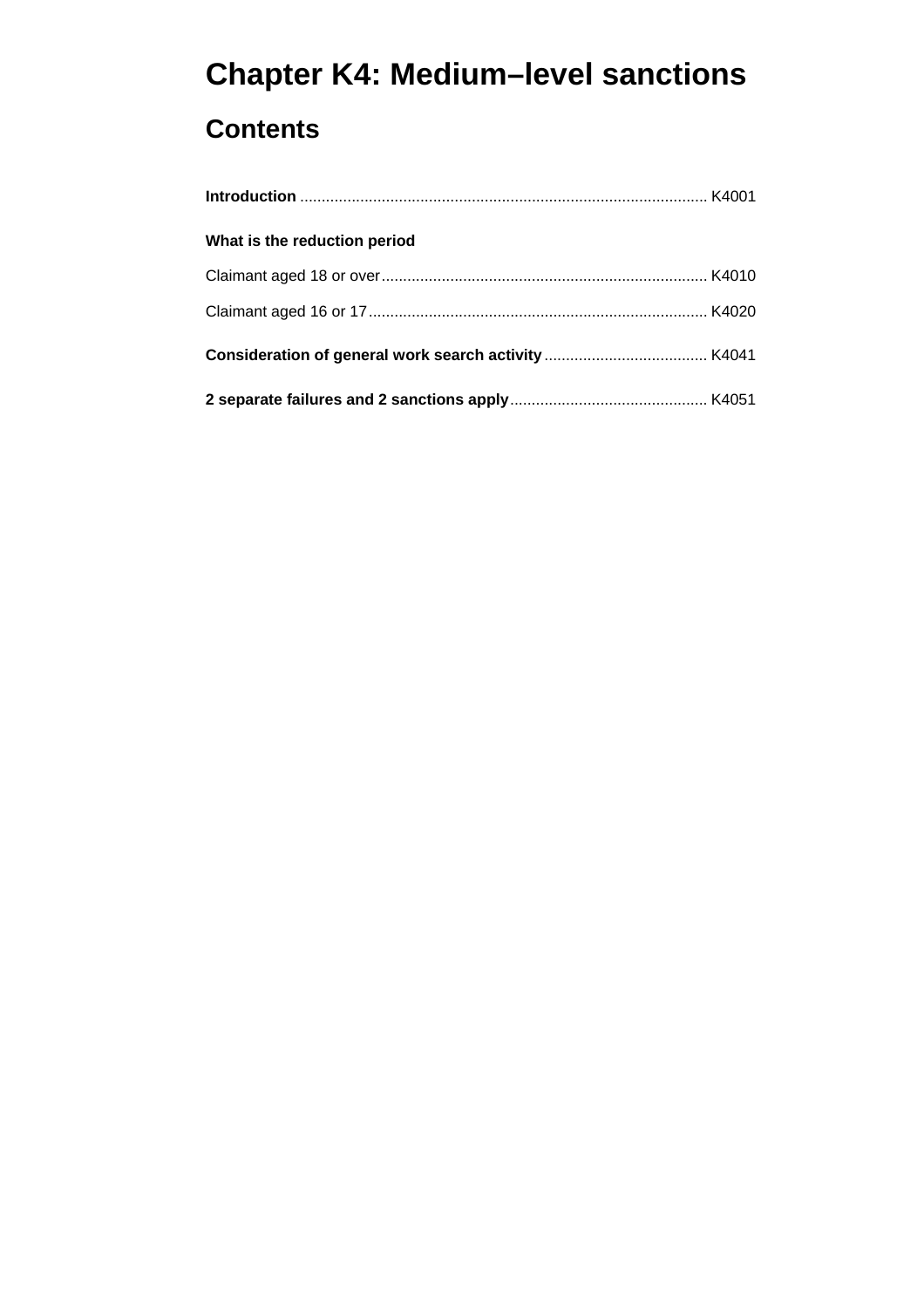## **Chapter K4: Medium–level sanctions Introduction**

- K4001 This Chapter should be read with ADM Chapter K1 (Sanctions general principles). ADM Chapter K1 gives guidance on the meaning of terms, and what considerations apply when determining what reduction period applies. See ADM Chapter K2 for guidance on good reason, ADM Chapter K8 for guidance on when the reduction has effect, and Chapter K9 for guidance on the amount of the reduction.
- K4002 A medium–level sanction is a reduction of UC for a sanctionable failure by a claimant who fails for no good reason (see ADM Chapter K2) to comply with<sup>1</sup>
	- **1.** a work search requirement, but **only** in relation to the requirement to take all reasonable action to obtain paid work, more paid work or better paid work $2$ see K4003 – K4004 for when a higher or low–level sanction applies **or**
	- **2.** a work availability requirement<sup>3</sup> but see K4004 for where a higher–level sanction applies.

See ADM Chapter J3 for guidance on work–related requirements. See ADM Chapter K1 (Sanctions – general principles) for the meaning of a 'sanctionable failure' and 'current sanctionable failure'.

*1 WR Act 12, s 27(2)(a); UC Regs, reg 103(1); 2 WR Act 12, s 17(1)(a); UC Regs, reg 95; 3 s 18(1)* 

K4003 Failure to meet a **specified** work search requirement usually results in a low–level sanction being imposed<sup>1</sup> – see ADM Chapter K5 (Low–level sanctions). See also K4004 for when a low–level sanction is applied for a failure to comply with a specified work search requirement.

*1 WR Act 12, s 17(1)(b) & 27; UC Regs, reg 104* 

K4004 A higher–level sanction may be imposed where the claimant fails to comply with a specified work search requirement to apply for a particular vacancy for paid work<sup>1</sup>. Where the failure to comply with a work availability requirement is because the claimant did not take up an offer of paid work, a higher–level sanction may be imposed<sup>2</sup>. See ADM Chapter K3 (Higher–level sanctions) for detailed guidance.

*1 WR Act 12, s 26(2)(b); 2 UC Regs, reg 102; WR Act 12, s 26(2)(c); UC Regs, reg 102* 

#### K4005 Where

- **1.** a medium–level sanction has been imposed **and**
- **2.** a restriction on the payment of benefit is imposed following a benefit fraud  $offence<sup>1</sup>$

the medium–level sanction is suspended for the period of the restriction in **2.**<sup>2</sup> . See ADM Chapter K8 (When a reduction is to have effect) for further details. See ADM Chapter B2 (Loss of benefit) for guidance on benefit fraud offences.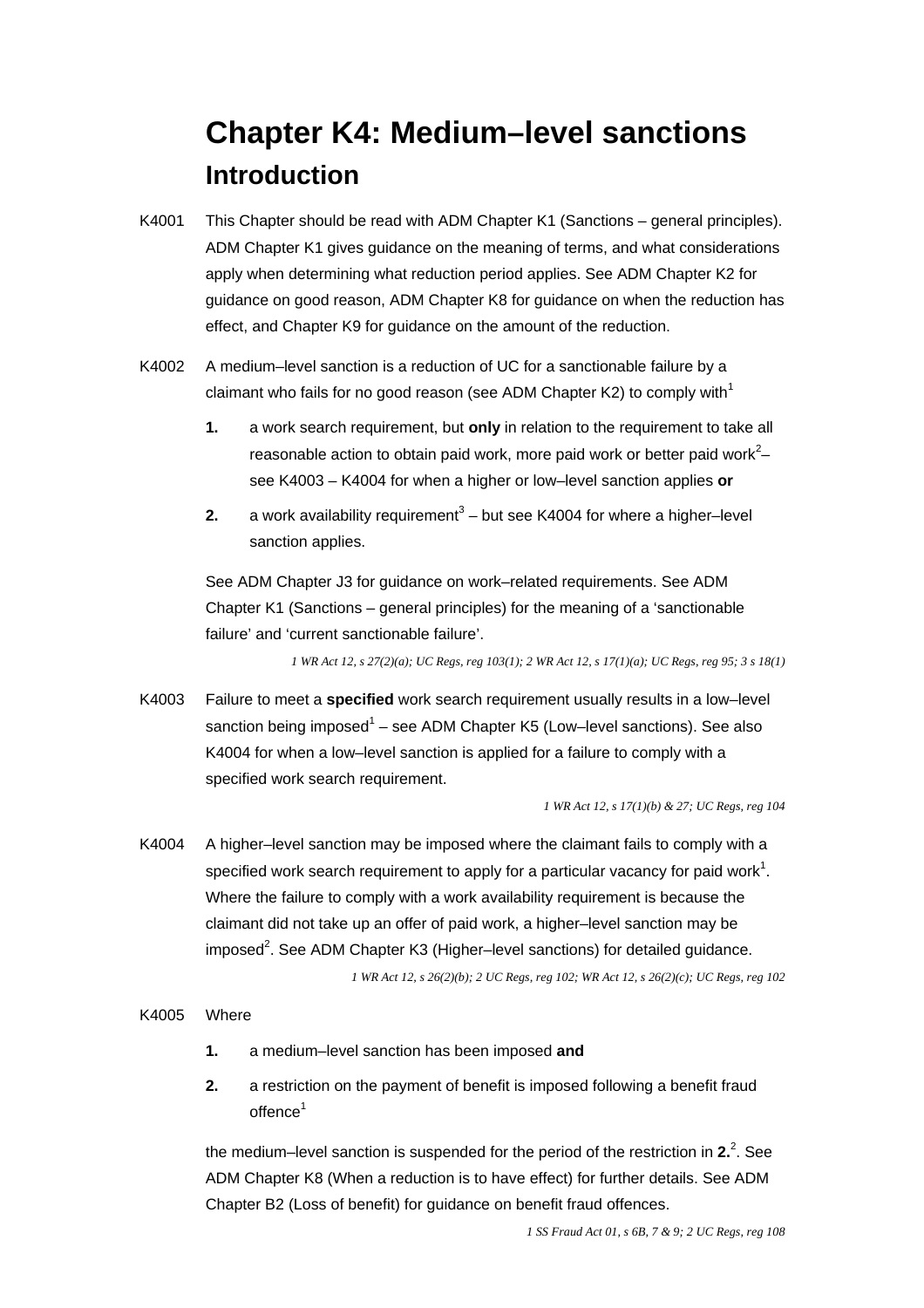## **What is the reduction period**

#### **Claimant aged 18 or over**

- K4010 Where the claimant is aged 18 or over on the date of the sanctionable failure, the reduction period is $<sup>1</sup>$ </sup>
	- **1.** 28 days where there has been no previous medium–level sanctionable failure within 365 days of the date of the current sanctionable failure **or**
	- **2.** 91 days if, there was another medium–level sanctionable failure for which a 28 or 91 day reduction was imposed within 365 days , but not 14days, of the date of the current sanctionable failure.

**Note:** See ADM Chapter K8 (When a reduction is to have effect) for guidance on when the reduction begins where there is more than one sanctionable failure. See ADM Chapter K7 (Effect of ESA and JSA sanctions on UC) for guidance on the effect on UC sanctions where a sanction was imposed for the purposes of ESA and JSA.

*1 UC Regs, reg 103(2)(a)* 

#### K4011 This means

**1.** a failure **must** be within 365 days of the previous most recent sanctionable failure which resulted in a reduction being imposed in order to escalate to the next penalty **and** 

**2.** where there are two failures within 14 days of each other a sanction will be imposed for each failure but the duration of the second sanction will not escalate<sup>1</sup>.

**Note:** The DM considers whether there has been another sanctionable failure within 14 or 365 days of the date of the current sancitonable failure in question for which a reduction was imposed. It is the period between the date of the previous most recent sanctionable failure and the current sancitonable failure which determines whether a sanction will escalate to the next level. Also see guidance in K4012 and ADM Chapter K1 (General Principles).

 *1 UC Regs, reg 103(2); reg 101(4)* 

#### **Example 1**

Brad is awarded UC from 13.3.14 after he is made redundant when the call centre he works in relocates. He is subject to all work–related requirements. This includes a requirement to take all reasonable action to search for paid work for his expected hours of work a week, which Brad agreed with his personal advisor is 35 hours a week. This is recorded and agreed on Brad's claimant commitment.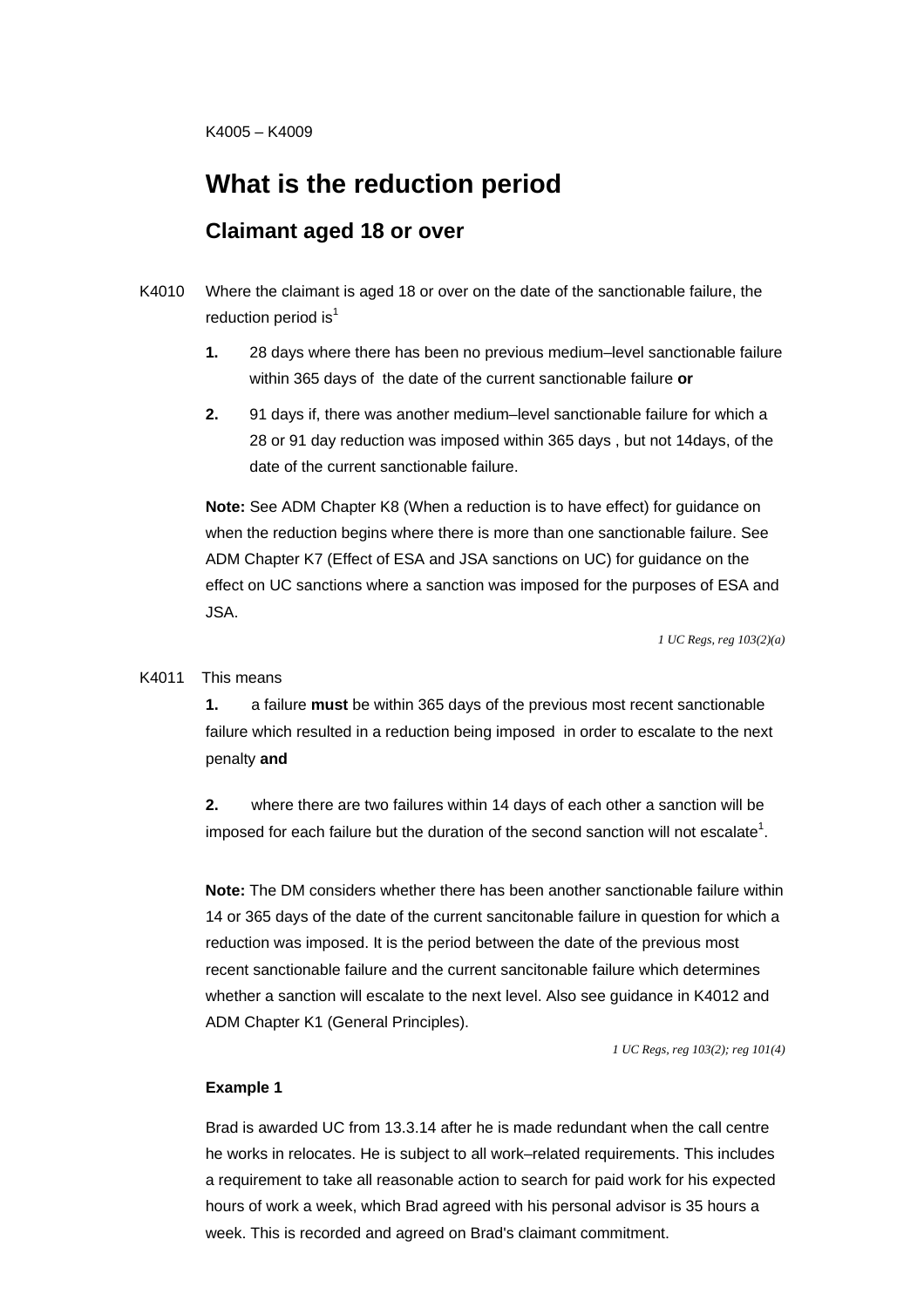At an interview with his adviser, Brad gives evidence that in the week ending 26.3.14 he only spent four hours looking for work, by drafting a CV and looking at job vacancies in the Jobcentre. The rest of the time he spent with his friends or watching TV.

The DM determines that Brad had no good reason for not searching for the agreed period. Brad is treated as not complying with a work search requirement, there are no previous medium–level sanctions recorded and a 28 day reduction of UC is imposed.

#### **Example 2**

Terri has been entitled to UC since 2.7.14. Her award of UC was reduced for 28 days as on 15.7.14 she had been treated as not complying with a work search requirement. Terri is also required to be available for work, and no limitations have been set on that requirement to be available. Terri notifies her adviser that she is going on a camping holiday for a fortnight from 15.8.14 with friends, who are providing the transport. She states that it will not be possible to contact her as mobile signals are variable, and she will not be able to leave due to lack of transport. She does not intend to look for work while on holiday as it will be in a remote rural area. The adviser considers that there is a doubt as to whether Terri is complying with her work availability requirement.

The DM determines that there is no good reason for Terri not to comply with her work availability requirement and imposes a 91 day reduction, as this sanctionable failure is within 365 days (but not within 14 days) of a previous sanctionable failure for which a reduction was imposed.

#### K4012 A sanctionable failure which

- **1.** is within 14 days of the date of the current sanctionable failure under consideration<sup>1</sup> (see ADM Chapter K1 General Principles) or
- **2.** resulted in a reduction at a different level **or**
- **3.** was imposed for a sanctionable failure as in K4020 (claimant aged 16 or 17)

does not count for the purposes of calculating which period in K4010 applies<sup>1</sup>.

*1 UC Regs, reg 101(4)*

#### **Example 1**

Pat has been entitled to UC since 8.5.13. She is required to search for work for 35 hours a week. At an interview with her adviser on 3.7.13, she is unable to provide any evidence of work search. The DM decides that there was no good reason for the failure, and imposes a 28 day reduction.

Pat attends a WFI on 11.7.13. During the interview, she tells the adviser that she had stayed with her sister for the period 5.7.13 – 9.7.13. She had not left any contact details during this period. The DM determines that Pat is treated as not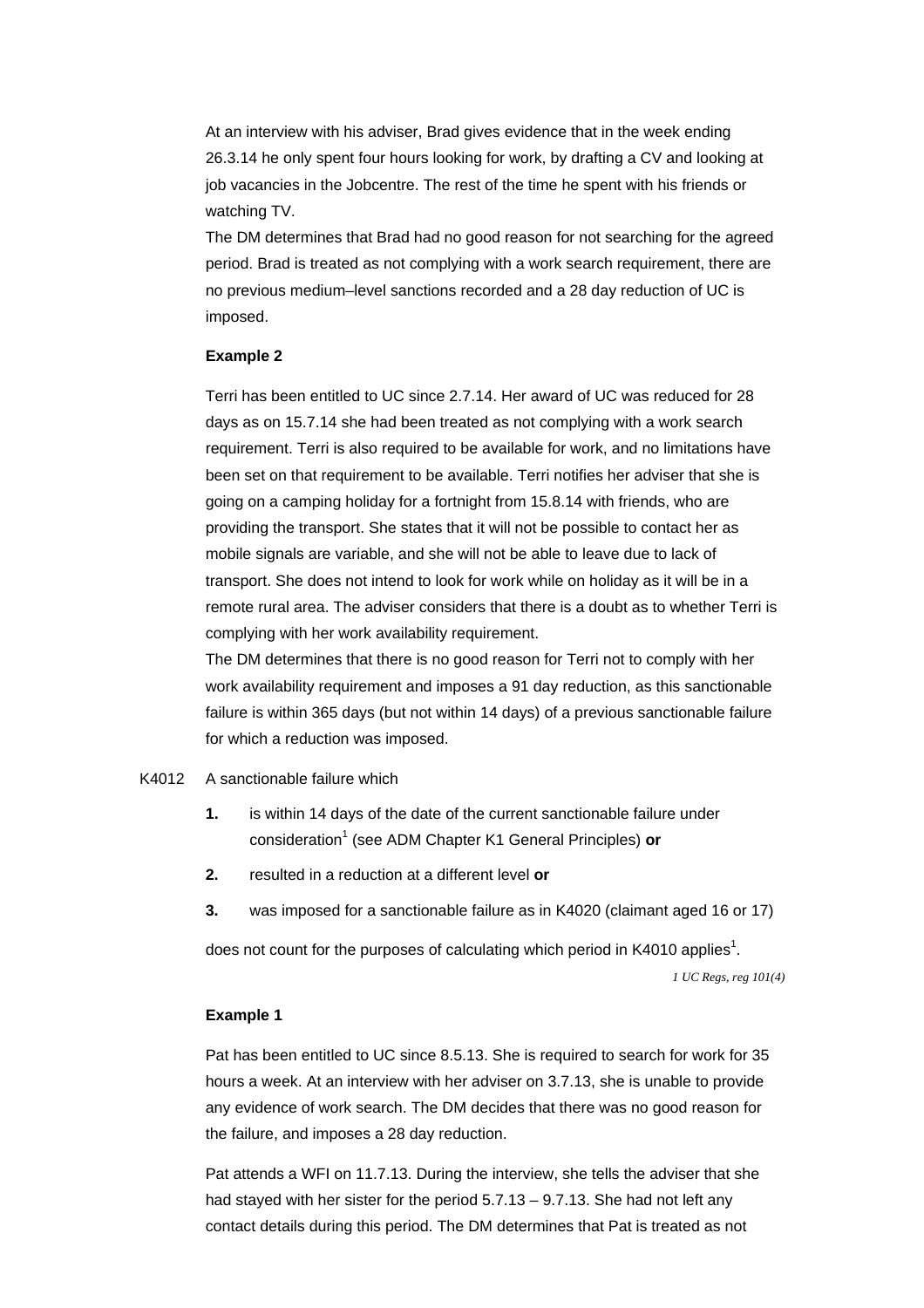further 28 day reduction is imposed. having complied with a work availability requirement on 5.7.13. As this sanctionable failure is within 14 days of the previous failure for which a reduction was imposed, a

#### **Example 2**

Derek claims UC from 20.5.13 after being made redundant from his job as a HGV lorry driver. He fails for no good reason to attend his fortnightly interview at the Jobcentre on 3.6.13, and a low–level sanction of 7 days reduction is imposed.

For the first three months of UC entitlement Derek's adviser agrees that he can restrict his work search to jobs as a HGV driver, and this is recorded on Derek's claimant commitment. After this three month period has passed, Derek is subject to no limitations on his work search and work availability requirement, and this is agreed on an updated claimant commitment. Following this updated claimant commitment; Derek provides no evidence that he has widened his work search or work availability beyond that which had originally been agreed for three months. The DM imposes a 28 day reduction. There has been no previous medium–level sanction imposed and the previous low–level sanction is disregarded when considering which medium–level reduction period applies.

#### **Example 3**

Paulohas not met his work search requirements as agreed on his Claimant Commitment on four consecutive occasions. He cannot show a good reason for the failure to comply on any of the dates concerned. The DM determines that there will be 4 x 28 days sanctions imposed. A sanction will be imposed for each failure but the sanctions cannot escalate to 91 days as although each failure is within 365 days of the previous most recent failure for which a reduction was made, there is less than 14 days between each sanctionable failure and the previous most recent sanctionable failure.

| Dates of the medium-<br>level sanctionable<br>failures | <b>Period between current</b><br>medium-level<br>sanctionable failure &<br>most recent previous<br>sanctionable medium-<br>level failure | <b>Duration of sanction</b>                                                                                                                                                                                                                     |
|--------------------------------------------------------|------------------------------------------------------------------------------------------------------------------------------------------|-------------------------------------------------------------------------------------------------------------------------------------------------------------------------------------------------------------------------------------------------|
| 5.10.15                                                | None                                                                                                                                     | 28 days $-$ it is Paulo's<br>first medium-level failure                                                                                                                                                                                         |
| 12.10.15                                               | 7 days                                                                                                                                   | 28 days $-$ there was a<br>previous medium level<br>sanctionable failure for<br>which a reduction was<br>imposed but the current<br>failure falls within 14days<br>(i.e. in the 13 days<br>immediately preceding<br>the failure in question) of |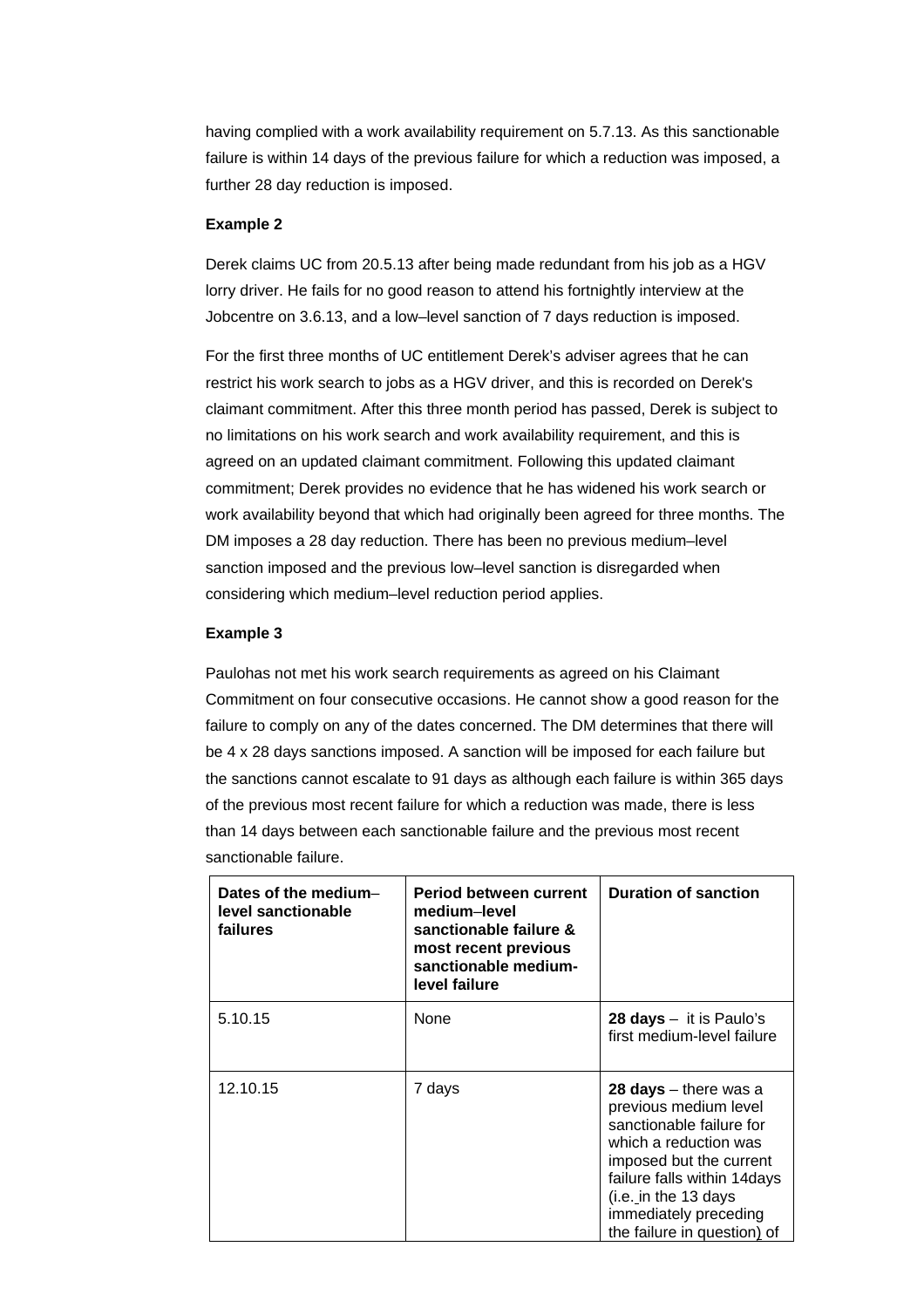|          |        | the previous most recent<br>sanctionable failure on<br>5.10.15                                                                                                                                                                         |
|----------|--------|----------------------------------------------------------------------------------------------------------------------------------------------------------------------------------------------------------------------------------------|
| 19.10.15 | 7 days | 28 days $-$ there was a<br>previous medium level<br>sanctionable failure for<br>which a reduction was<br>imposed but the current<br>failure falls within 14days<br>of the previous most<br>recent sanctionable<br>failure on 12.10.15. |
| 26.10.15 | 7 days | 28 days $-$ there was a<br>previous medium level<br>sanctionable failure for<br>which a reduction was<br>imposed but the current<br>failure falls within 14days<br>of the previous most<br>recent sanctionable<br>failure on 19.10.15. |

K4013 – K4019

### **Claimant aged 16 or 17**

- K4020 Where the claimant is aged 16 or 17 on the date of the sanctionable failure, the reduction period is $<sup>1</sup>$ </sup>
	- **1.** 7 days where there has been no previous medium–level sanctionable failure within 365 days of the date of the current sanctionable failure **or**
	- **2.** 14 days if, within 365 days of the date of the current sancitonable failure, there was another medium–level sanctionable failure for which a 7 or 14 day reduction was imposed.

**Note:** Once a claimant reaches age 18 any subsequent failures will be at the aged 18 or over level.

*1 UC Regs, reg 103(2)(b)*

#### **Example**

Daisy is entitled to UC, and is aged 17. She attends for her fortnightly interview on 23.10.14, and in her statement is unable to provide evidence that she was taking all reasonable action to look for paid work for her expected number of hours per week. Daisy's 18th birthday is on 28.10.14. She replies to a request for reasons for her failure to search for work on 29.10.14. The DM determines that Daisy is treated as not complying with her work search requirement, as she had no good reason for the failure. Although Daisy is now 18, the DM imposes a 7 day reduction, as Daisy was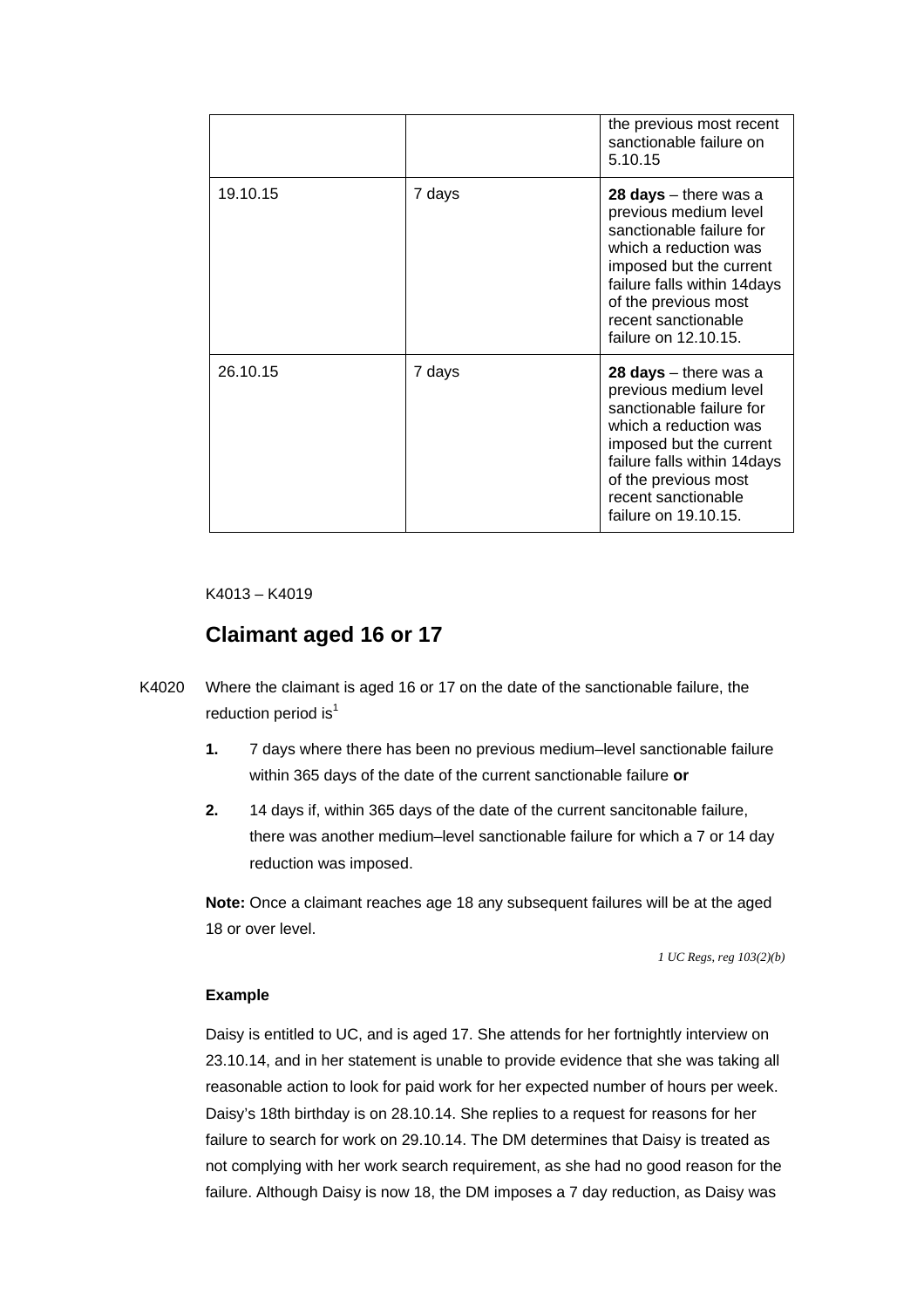17 when the failure occurred and there are no other medium–level sanctions recorded.

Daisy fails again on 18.12.14 to meet her work–search requirements without good reason. The DM determines that a 91days medium–level sanction should be imposed as there has been a previous sanctionable failure on 23.10.14 for which a medium–level sanction was imposed which is within 365 days of the current sanctionable failure. Daisy is sanctioned at the adult level as she is now 18 years old on the date of the second sanctionable failure.

K4021 – K4040

## **Consideration of general work search activity**

K4041 Where the Claimant Commitment has a generic requirement to access and apply for vacancies via online job matching sites, , before considering a referral for sanction, the advisor should review compliance considering

**1.** what was reasonable for the claimant to do in context of all they have done during the relevant week **and** 

**2.** whether they have done everything they reasonably could to give them the best prospects of employment.

- K4042 It is important that the DM considers the quality of **all** the claimant's work search activities in the relevant week. It is not just about whether they have applied for all the jobs listed in any on line job matching service.
- K4043 Universal Jobmatch was the department's job matching account but is replaced by a new job matching service, 'Find a Job'. The free government recruitment service will continue to connect jobseekers with thousands of employers across the UK. The change came into effect on 14.5.18 and access to existing Universal Jobmatch accounts was available up until 23:59 hours on 17/06/18, although employers cannot post new jobs from 17.05.18. This means 'Find a job' and UJ will run side by side between 14.05.18 and 23:59 hours on 17.06.18.
- K4044 One of the fundamental differences to it's predecessor UJ is that DWP staff will not be able to access the claimant's 'Find a Job' account and so will not be able to save jobs for claimants to apply for or send messages to claimants. For further guidance on the 'Find a Job' site see ADM Chapter K5. From 18.6.18 claimants should not have a requirement on their claimant commitment to apply for vacancies in their UJ account although they may well have a requirement to access on-line sites and to apply for suitable vacancies and therefore the principles in K4045 will apply.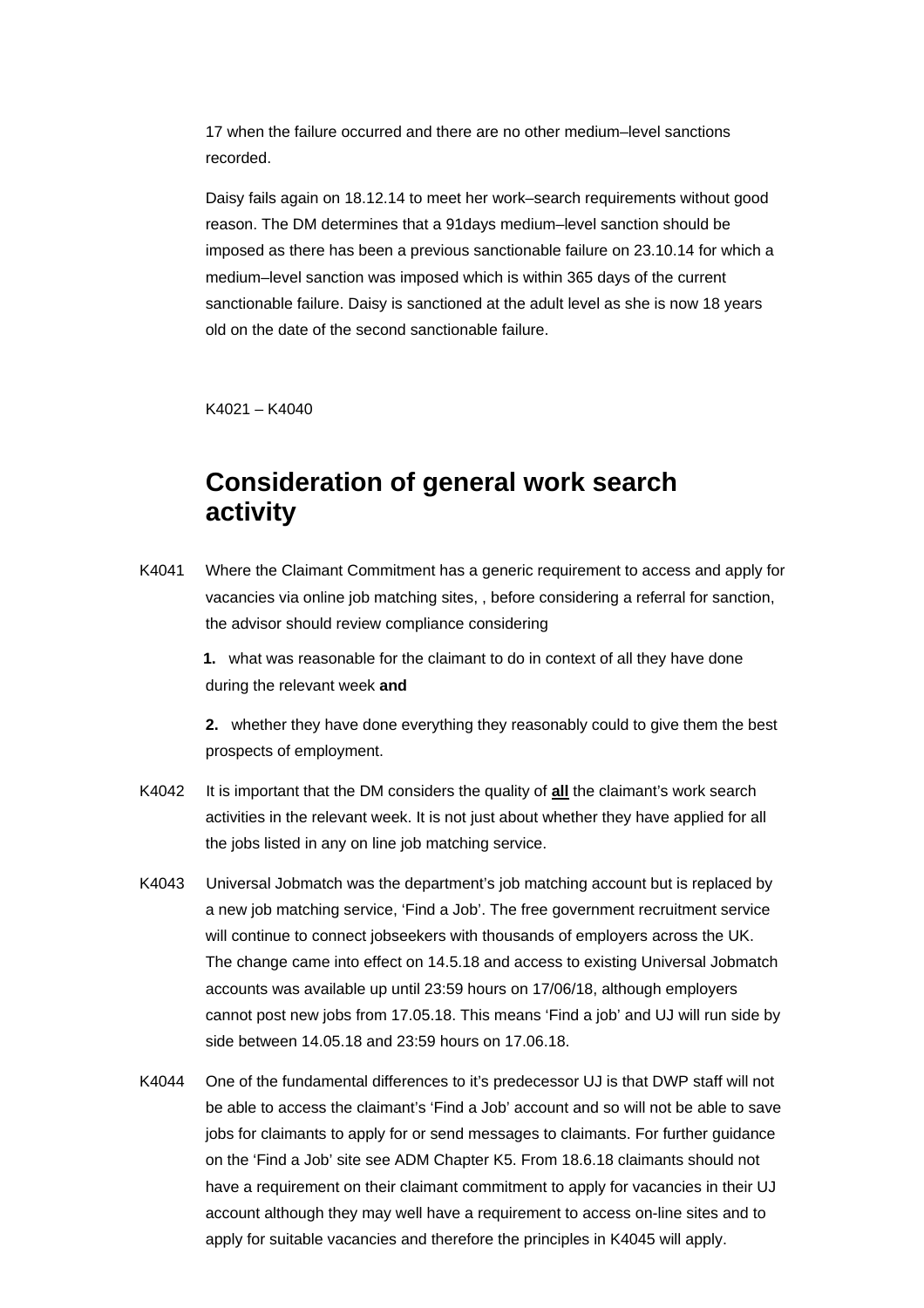#### K4045 The DM makes a consideration of what

**1.** was reasonable for the individual claimant in their circumstances **and** 

**2.** gave them the best prospects of getting into work along with all the other work search they may have taken in that week<sup>1</sup>. Just because jobs were available on any job sites the claimant may have accessed and the claimant did not apply for all of them would not necessarily mean a sanction would apply.

**Note 1:** As in all sanction determinations the DM would consider all the facts and circumstances of the individual case and what is reasonable in the claimant's individual circumstances. For detailed guidance on the work search requirement see ADM Chapter J3.

**Note 2:** If the DM decides the claimant has not met the work search requirement in any one week, a medium–level sanction will apply.

*1 WR Act 12, s 17* 

#### **Example**

#### **(This example pre-dates 14.5.18 and the introduction of 'Find a job')**

 *and apply for jobs I can do".* There are 11 jobs in the 'Saved Jobs' page of Lorian's UJ account and the 'Application History' shows he applied for 6. There is a generic requirement on his Claimant Commitment that he will *"log in to my Universal Jobmatch account to find* 

Lorian states he has not applied for 5 vacancies in the 'Saved Jobs' page because the closing date for applications for 4 of them has not yet passed and he intends to apply for those in the next week. One vacancy was not suitable as it required as a minimum a qualification Lorian did not have. The 6 jobs he applied for had closing dates during this week and it took him several hours to complete the applications. Lorian can show he has done sufficient work search during this week as in addition to the 6 jobs he has applied for from the 'Saved Jobs' page of his UJ account, he has checked the internet daily and also applied for several other suitable jobs advertised on other on line sites and in newspapers which had deadlines for applications this week, he has attended a job interview and a Jobs Fair and spent several hours scanning newspapers and jobs boards. He has another job interview tomorrow and has spent several hours researching the employer and preparing for the interview. He also spent time researching on line the possibility of how to gain the specific qualification required for one of the vacancies as it is of particular interest to him.

In consideration of whether Lorian has met the work search requirement for the week, the jobs he has applied for gave him the best prospects of moving into work as the deadlines for applications were due in the relevant week. He still has the opportunity to apply for the 4 others that were in the 'Saved Jobs' page of his UJ account during the following week as the closing dates have not yet expired. He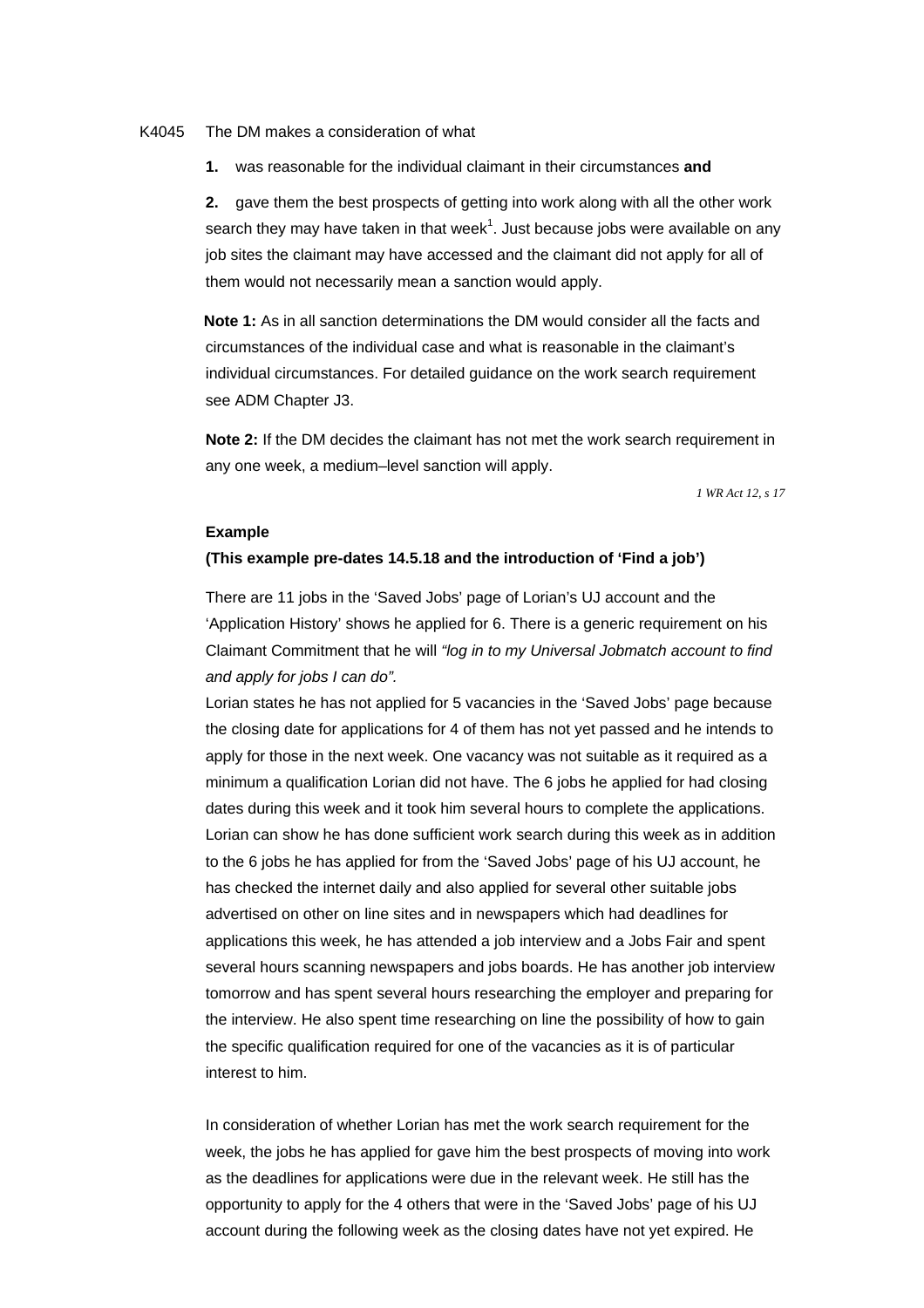also spent time preparing for his job interview the next day and researching how to gain qualifications to broaden his work search and to look for better paid work.

Lorian has met the work search requirement for that week regardless that he did not apply for all vacancies in the 'Saved Jobs' page of his UJ account.

Although this example pre dates 14.5.18 and the introduction of 'Find a job', the principles regarding the amount of work search apply as a general principle when considering the total amount of jobsearch in the relevant week. It is important that the DM considers the quality of all the claimant's work search activities in the relevant week.

K4046 – K4050

## **2 separate failures and 2 sanctions apply**

#### K4051 Where the claimant has

reason<sup>1</sup> and **1.** failed or refused to apply for a particular specified vacancy without a good

**2.** also failed to meet their work search requirements<sup>2</sup>

there are 2 separate failures and 2 sanctions to consider.

**Note:** If in one period of 7 days the claimant did not do everything they reasonably could do to give them the best chance of finding work by undertaking work search activity, nor did they apply for a specific job they had been mandated to apply for, 2 sanctions may apply.

*1 WR Act 12, s 26(2)(b); 2 s 17(1)(a)*

#### **Example**

See the example of Sydney in ADM Chapter K3.

Sydney has a generic requirement on her Claimant Commitment *"to apply for all jobs in the 'Saved Jobs' page of her UJ account"* and also a specific job detailed in Section 4 of the Claimant Commitment that the work coach discussed with her and advised her she must apply for before the closing date. Sydney signed and accepted her Claimant Commitment.

Sydney does not apply for the specified job and cannot provide a good reason for not doing so. She says she forgot when the closing date for applications to be made by was and thought she had more time to consider applying for the vacancy. She stated she had spent her time during that particular week applying for 2 jobs from the 'Saved Jobs' page that were nearer to her home address as she thought they were more suitable for her as there would have been no travelling costs to work. As